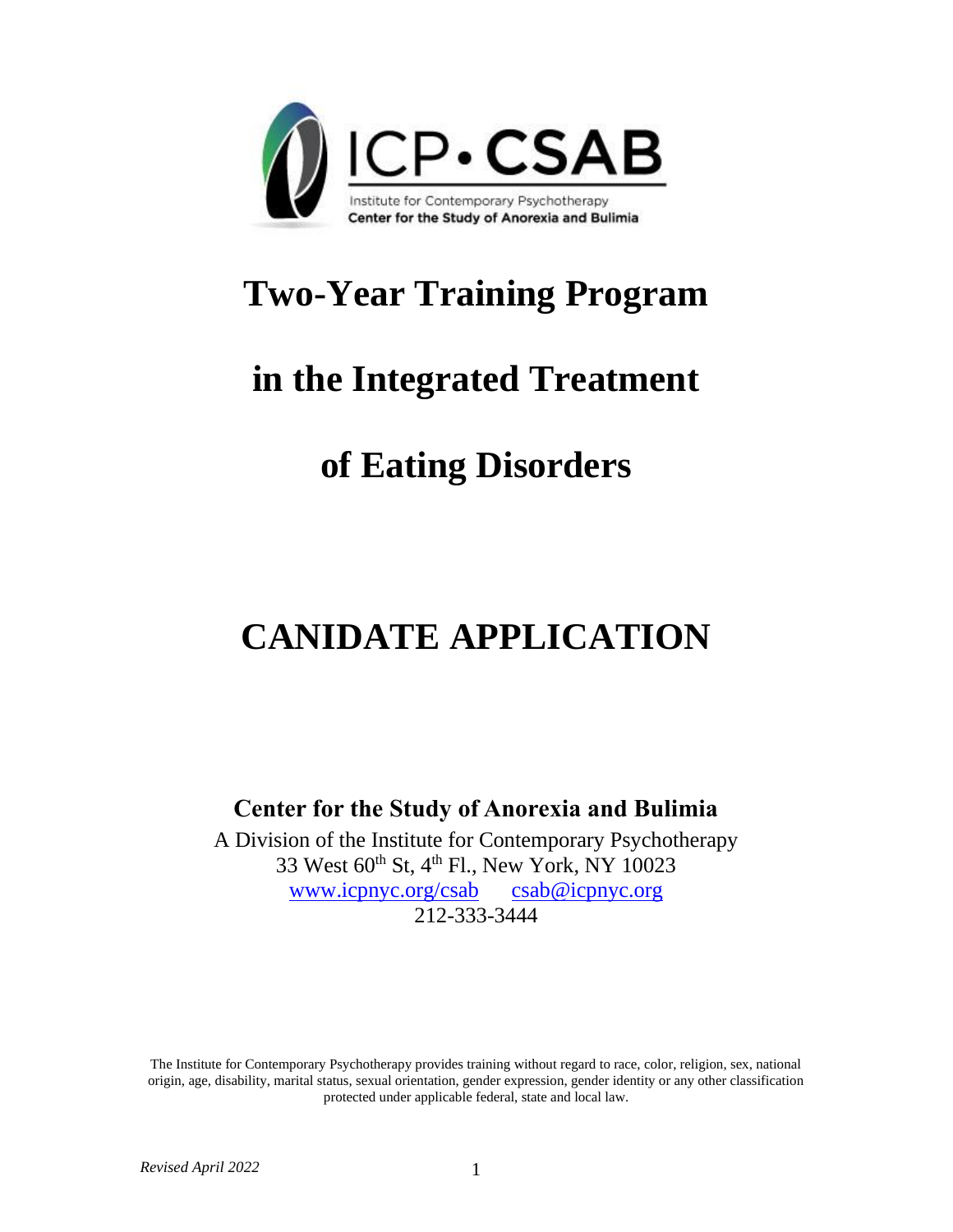

#### **33 West 60th Street, 4 th Floor, New York, NY 10023-7603 Phone: 212-333-3444 Fax: 212-333-5444 csab@icpnyc.org [www.icpnyc.org/csab](http://www.csabnyc.org/)**

Dear Colleague,

The Center for the Study of Anorexia and Bulimia, a division of the Institute for Contemporary Psychotherapy, is currently accepting applications for our **Two-Year Training Program in the Theory and Treatment of Eating Disorders**. Eligible applicants must have a graduate mental health degree and malpractice insurance and must have either conducted psychotherapy in the past or be currently conducting psychotherapy.

If you would like to apply, please complete the attached forms and send them, along with two letters of reference to  $csab@icpnyc.org$ . Please also complete our \$75.00 application fee, which can be paid at https://icpnyc.org/applicationfee. Please include our program name (CSAB) and what the payment is for in the notes section.

Once your application has been received, it will be reviewed by members of the CSAB Training Committee. Eligible applicants will be contacted to schedule an interview with a CSAB supervisor or faculty member.

We look forward to hearing from you!

Warmly,

Rachel Van Beaver, she/her CSAB Program Manager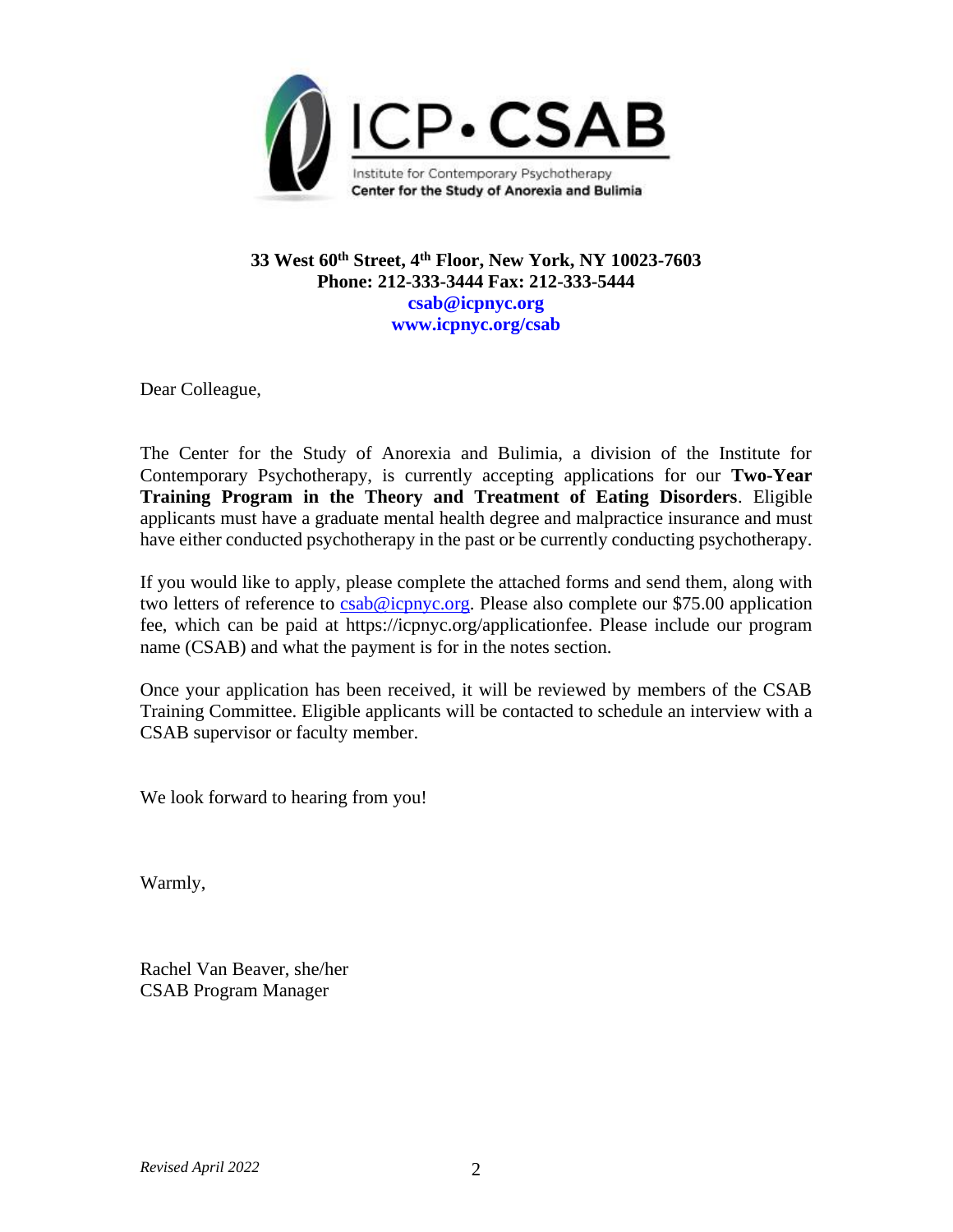#### **Specialty Training Program in the Psychotherapy of Eating Disorders**

The Center for the Study of Anorexia and Bulimia (CSAB), a division of the Institute for Contemporary Psychotherapy (a non-profit organization) is dedicated to providing meaningful help to those suffering from eating disorders. CSAB was established in 1979 to meet three objectives: effective treatment, specialized training, and increased community awareness. As part of our commitment to training, we have developed this comprehensive training program that combines didactic clinical seminars and supervision.

This program is based upon the conviction that eating disorders represent maladaptive efforts to resolve profound psychological conflicts or deficits. Eating disorders are multidimensional problems that include intrapsychic, interpersonal, physiological, and sociocultural aspects. It is our philosophy that effective treatment must be responsive to all of these components as they are expressed in each case.

Heavy emphasis is placed upon expanding the therapist's theoretical and technical expertise. Knowledge of biological, medical, and sociological factors is also stressed. The goal of the program is to enable the therapist to create a therapeutic environment, which will lead to symptom relief and the resumption of the patient's psychological and physiological development.

- The program is open to a limited number of qualified mental health professionals who wish to expand their training in the treatment of eating disorders. A personal interview, as well as two references from previous supervisors is required.
- A certificate will be awarded upon successful completion of the program.
- Classes and supervision are scheduled from 5:30 9:00pm every Monday, September through June.
- One weekly session of individual supervision is also required for 44 weeks per year.
- One weekly session of personal psychotherapy is required for all candidates throughout the duration of the program.
- A minimum of 120 clinical hours is required to complete the program.
- Trainees are required to offer three hours per week during which they are available to see ICP clients. One hour must be either in the evening after 5:00pm or on Saturday.
- Trainees may also use a private client to fulfill the requirements of the training program pending approval from the Co-Directors of the program and their individual supervisor.
- Throughout the program, trainees are required to participate in group supervision one hour per week. The cost of group supervision is included in tuition.
- An application fee of \$75.00 is required; please pay when sending completed application.
- Tuition is \$3,425.00 for this academic year, which includes course curriculum and group supervision. Tuition is subject to change per year. Individual supervision is not included in tuition and is \$50 per session. Scholarships and payment plans are available for eligible candidates.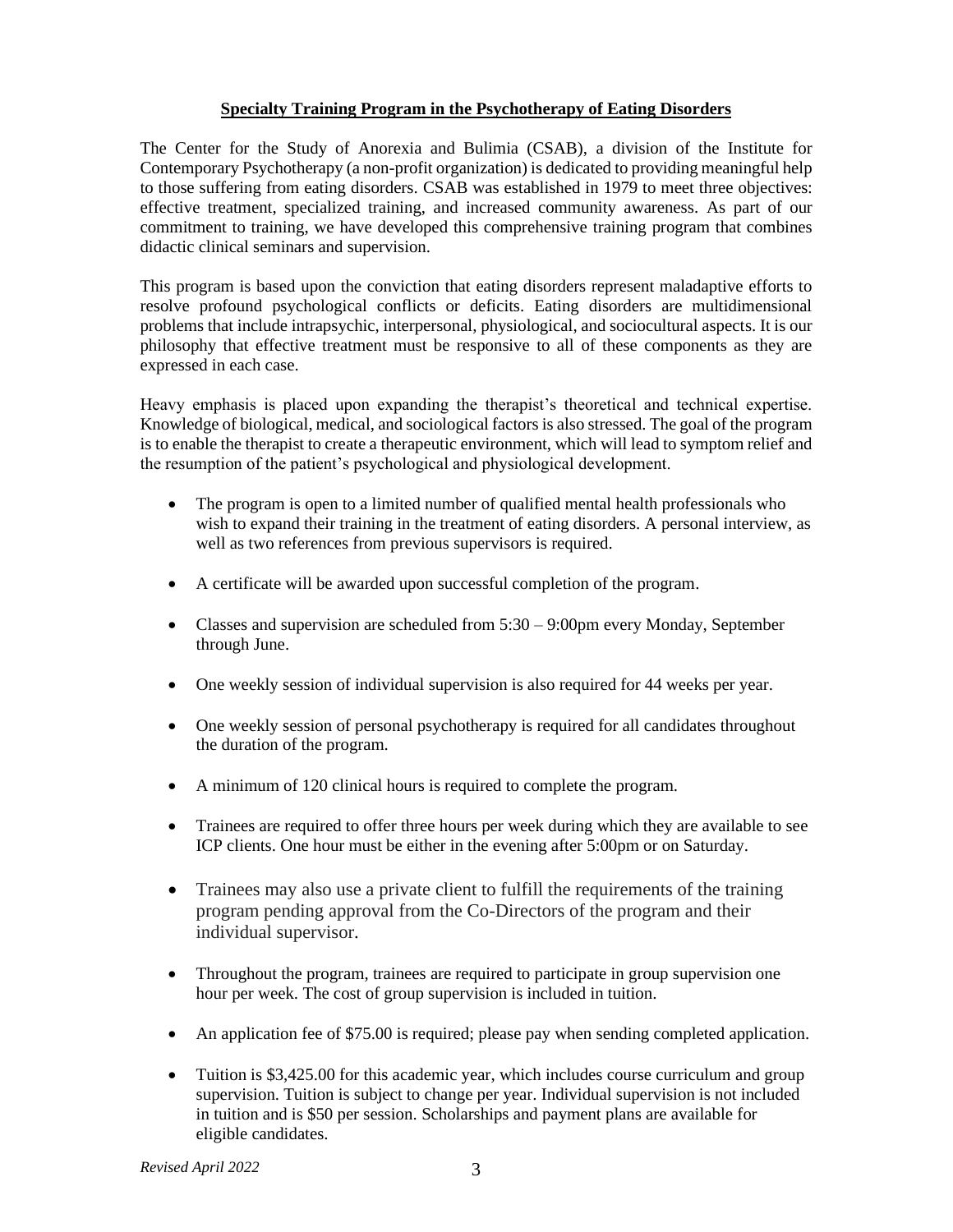#### **CENTER FOR THE STUDY OF ANOREXIA AND BULIMIA 33 West 60th Street, 4th Floor New York, NY 10023 (212) 333-3444**

#### **CANDIDIATE APPLICATION FOR SPECIALTY TRAINING IN THE INTEGRATED TREATMENT OF EATING DISORDERS**

**Questions about this application? Contact the CSAB Program Manager at csab@icpnyc.org** 

| Name:                    | Pronouns:                                                                |  |
|--------------------------|--------------------------------------------------------------------------|--|
| <b>Email:</b>            | <b>Application Date:</b>                                                 |  |
| <b>Address (Home):</b>   | <b>Phone:</b><br><u> 1980 - Jan Stein Berlin, amerikansk politiker (</u> |  |
| <b>Address (Office):</b> | <b>Phone:</b>                                                            |  |

#### **Education Record**

| <b>School</b> | Start &<br><b>Graduation Date</b> | <b>Major</b> | <b>Degree</b> |
|---------------|-----------------------------------|--------------|---------------|
|               |                                   |              |               |
|               |                                   |              |               |
|               |                                   |              |               |

#### **Postgraduate Training**

| <b>Institution</b> | <b>Courses</b> |
|--------------------|----------------|
|                    |                |
|                    |                |
|                    |                |
|                    |                |
|                    |                |
|                    |                |

#### **New York State License/Certificate Number: \_\_\_\_\_\_\_\_\_\_\_\_\_\_\_\_\_\_\_\_\_\_\_\_\_\_\_\_\_\_\_\_\_**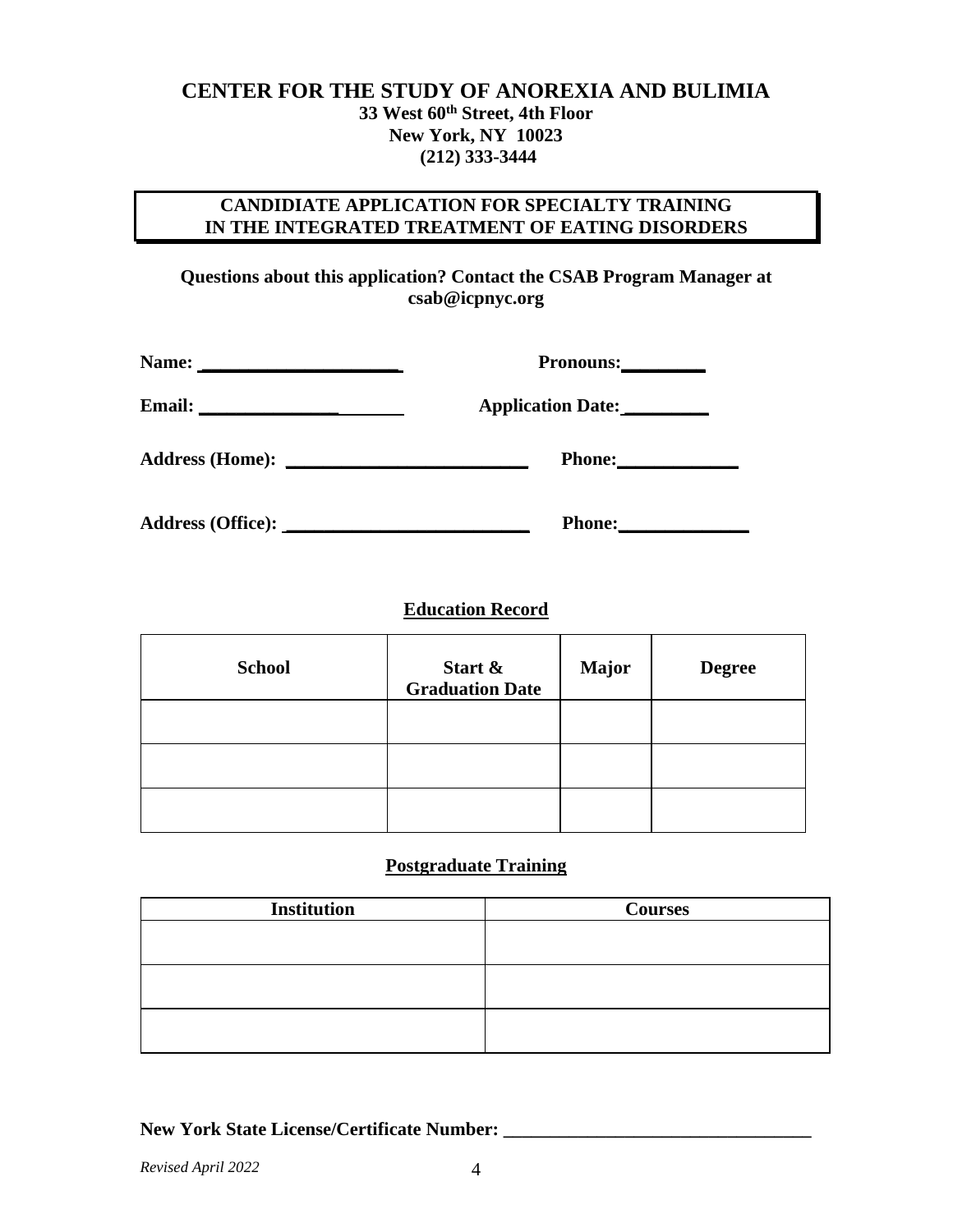#### **Current Psychotherapy Practice**

| Are you currently working in an agency? $\Box$ Yes $\Box$ No<br>Individual________Group______Other____________<br>Is your work supervised? $\square$ Yes $\square$ No $\square$ Yes, in the past<br>Please indicate the names of supervisors and dates of supervision for your<br>the duration of treatment, and your work's general orientation. |                                             |  |
|---------------------------------------------------------------------------------------------------------------------------------------------------------------------------------------------------------------------------------------------------------------------------------------------------------------------------------------------------|---------------------------------------------|--|
|                                                                                                                                                                                                                                                                                                                                                   |                                             |  |
|                                                                                                                                                                                                                                                                                                                                                   | If yes, what is the name of your workplace? |  |
| Please describe the work you do in your psychotherapy practice, including<br>information on the nature of your patients (e.g. age range, diagnostic categories, etc),                                                                                                                                                                             |                                             |  |
|                                                                                                                                                                                                                                                                                                                                                   | If yes, when did you begin?                 |  |
|                                                                                                                                                                                                                                                                                                                                                   |                                             |  |
|                                                                                                                                                                                                                                                                                                                                                   | <b>Approximate hours per week:</b>          |  |
|                                                                                                                                                                                                                                                                                                                                                   |                                             |  |
|                                                                                                                                                                                                                                                                                                                                                   | psychotherapy work experience:              |  |
|                                                                                                                                                                                                                                                                                                                                                   |                                             |  |
|                                                                                                                                                                                                                                                                                                                                                   |                                             |  |
|                                                                                                                                                                                                                                                                                                                                                   |                                             |  |
|                                                                                                                                                                                                                                                                                                                                                   |                                             |  |
|                                                                                                                                                                                                                                                                                                                                                   |                                             |  |
|                                                                                                                                                                                                                                                                                                                                                   |                                             |  |
|                                                                                                                                                                                                                                                                                                                                                   |                                             |  |
|                                                                                                                                                                                                                                                                                                                                                   |                                             |  |
|                                                                                                                                                                                                                                                                                                                                                   |                                             |  |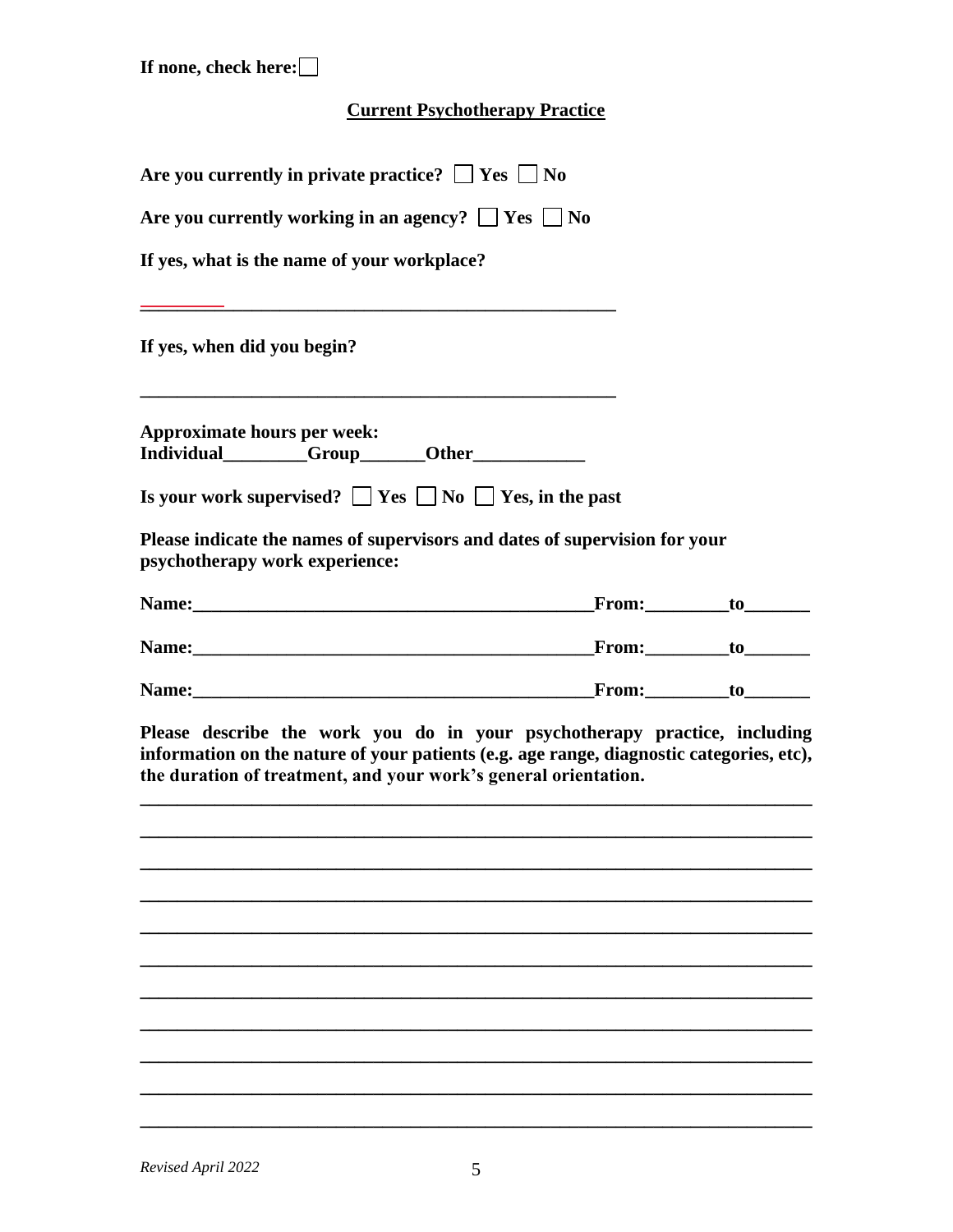# **Professional Experience**<br>(Attach resume and use this form)

| Please report current experience first. |                                                                                                                                                                                                                                                                                                                                                          |
|-----------------------------------------|----------------------------------------------------------------------------------------------------------------------------------------------------------------------------------------------------------------------------------------------------------------------------------------------------------------------------------------------------------|
|                                         |                                                                                                                                                                                                                                                                                                                                                          |
|                                         |                                                                                                                                                                                                                                                                                                                                                          |
|                                         |                                                                                                                                                                                                                                                                                                                                                          |
|                                         |                                                                                                                                                                                                                                                                                                                                                          |
|                                         |                                                                                                                                                                                                                                                                                                                                                          |
| work.                                   | Please describe the nature of your work performed at this workplace (e.g. diagnosis,<br>individual/group therapy, etc.), the volume of patients seen, the nature of the patient<br>population (e.g. adults, children, adolescents, families), the average length of<br>treatment for patients seen in psychotherapy, and the general orientation of your |
|                                         |                                                                                                                                                                                                                                                                                                                                                          |
|                                         |                                                                                                                                                                                                                                                                                                                                                          |
|                                         |                                                                                                                                                                                                                                                                                                                                                          |
|                                         |                                                                                                                                                                                                                                                                                                                                                          |
|                                         |                                                                                                                                                                                                                                                                                                                                                          |
|                                         |                                                                                                                                                                                                                                                                                                                                                          |
|                                         |                                                                                                                                                                                                                                                                                                                                                          |
|                                         |                                                                                                                                                                                                                                                                                                                                                          |
|                                         |                                                                                                                                                                                                                                                                                                                                                          |
|                                         |                                                                                                                                                                                                                                                                                                                                                          |
|                                         |                                                                                                                                                                                                                                                                                                                                                          |
|                                         |                                                                                                                                                                                                                                                                                                                                                          |
|                                         |                                                                                                                                                                                                                                                                                                                                                          |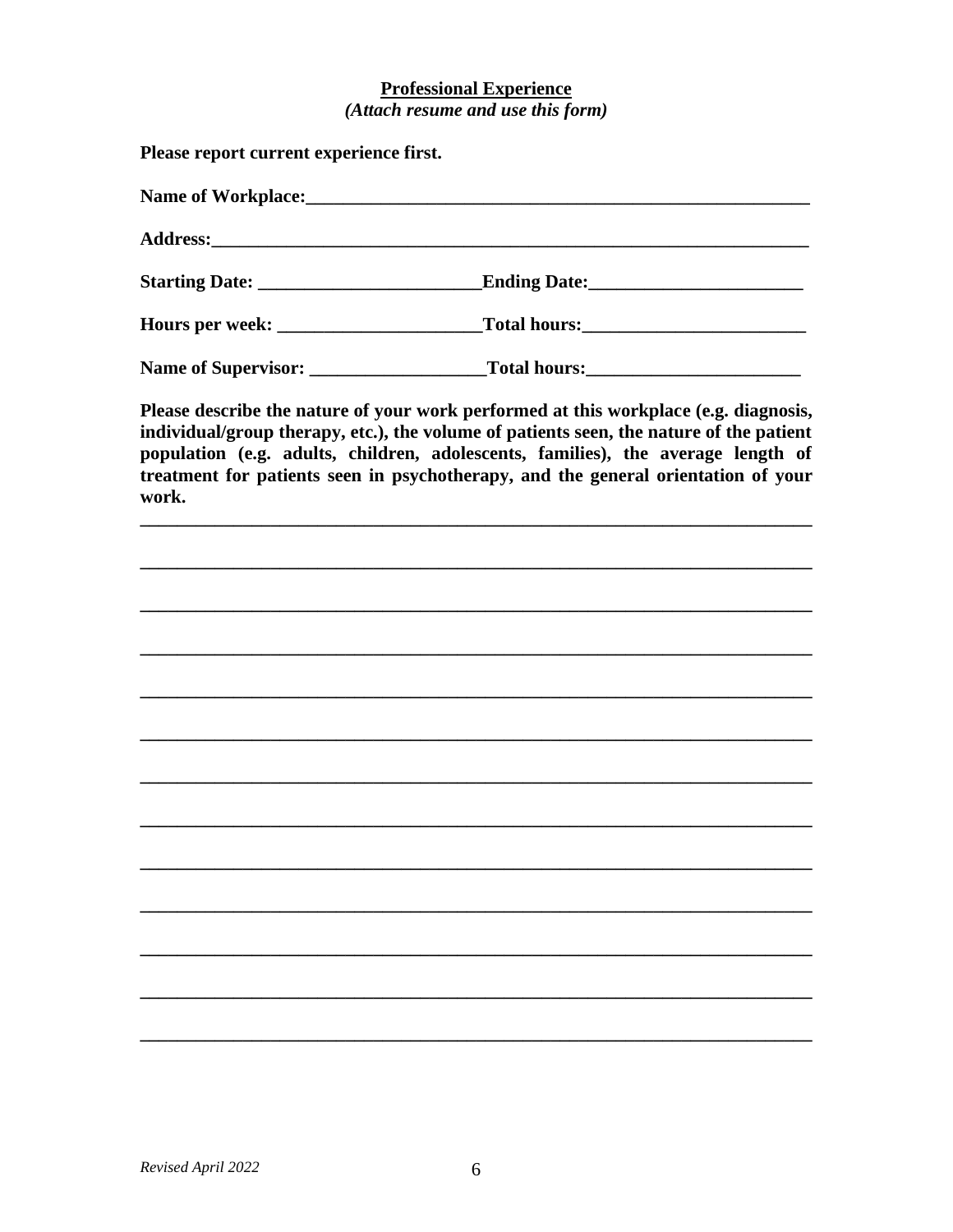Total number of hours worked in psychotherapy:

Individual:\_\_\_\_\_\_Group:\_\_\_\_\_\_

Please indicate in the space provided below the reasons for your interest in the treatment of eating disorders, as well as any experience you have had in working with people struggling with anorexia, bulimia, compulsive overeating, or other related issues.